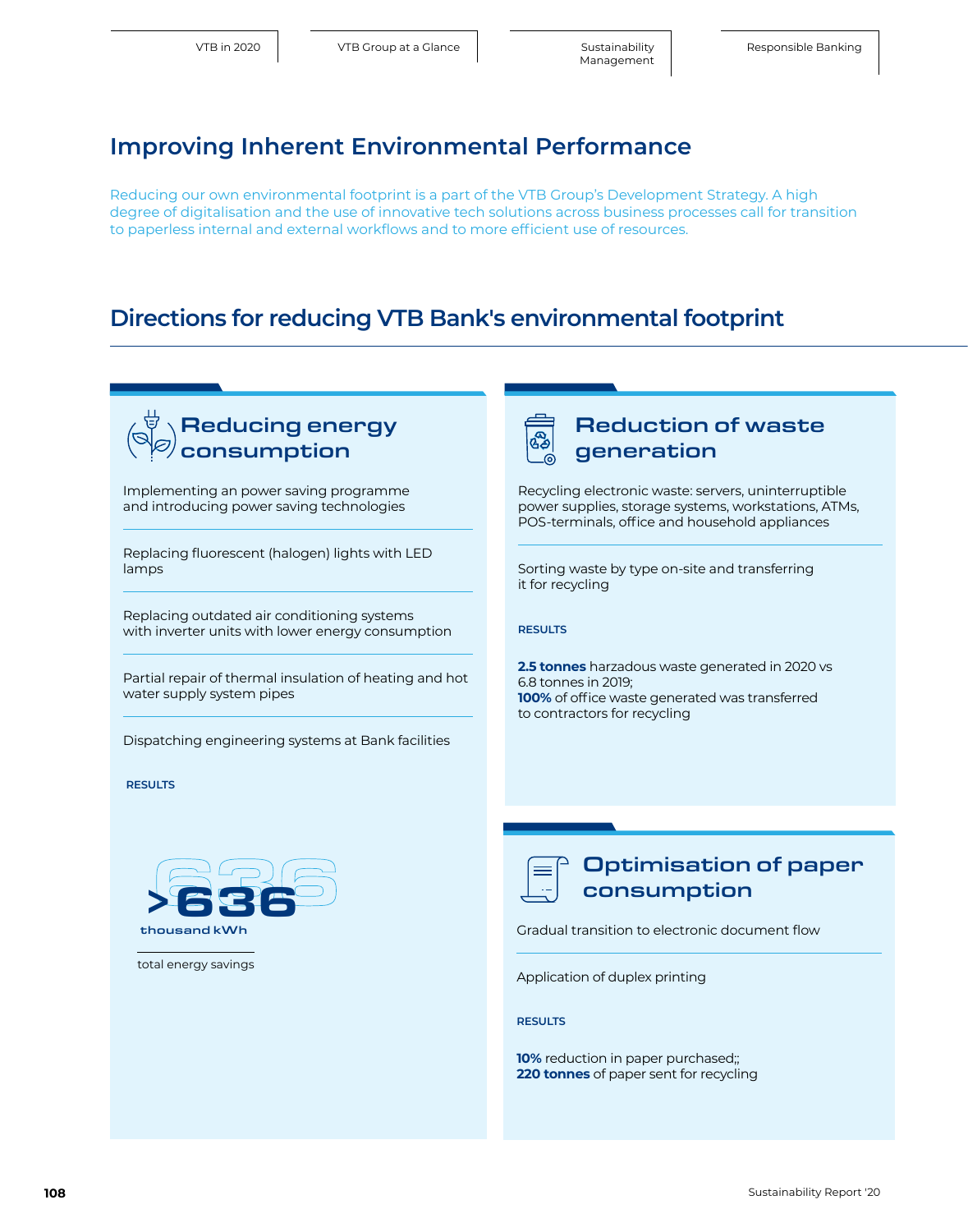[Promoting Social About the Report](#page--1-0) Development

VTB Group companies follow green office principles, which are primarily aimed at improving energy efficiency, upgrading and optimising the number of real estate units in use and training employees in the prudent use of resources. In order to reduce its environmental impact, VTB strictly controls the use of paper, electricity and fuel and implements a range of waste management measures.

### $\emptyset$  Reducing fuel consumption

Optimisation of car fleet use

12% fleet renewal

Optimised vehicle routing

#### **RESULTS**

**25%** reduction in gasoline and diesel fuel consumption; **14%** reduction in the number of company vehicles

### **New format green offices**

An important line of VTB's environmentrelated activity is increasing the efficiency of real estate use.

In order to create unified centres of operation, the Bank strives for optimal distribution of infrastructure assets by reducing office space and minimising duplicated employee functions, thus reducing consumption of resources and environmental footprint.

The new format offices implemented Smart Office automatic parameter control technology for more efficient use of resources and a higher level of environmental friendliness. They allow to optimize the temperature, humidity, light and CO<sub>2</sub> concentration in the room. This creates an even more comfortable environment for both employees and customers. Digital filing and signing of documents can significantly reduce the use of paper.

In 2021, all VTB's new branches will be switched to this format, their number will increase to 135.



the number of new format branches will grow in 2021

# Reducing water consumption

Implementation of planned measures to reduce water consumption in offices

**RESULTS** 

**78%** reduction in cold water consumption; **39%** reduction in hot water consumption (partially due to the COVID-19 pandemic)

VTB CONTINUES TO UPGRADE ITS NETWORK ON A LARGE SCALE, INCREASING THE NUMBER OF ITS OFFICES IN A NEW ENVIRONMENTALLY FRIENDLY FORMAT. NEW TECHNOLOGICAL BRANCHES WERE OPENED IN MOSCOW, ST. PETERSBURG, KALININGRAD AND KANASH (CHUVASH REPUBLIC) IN 2020.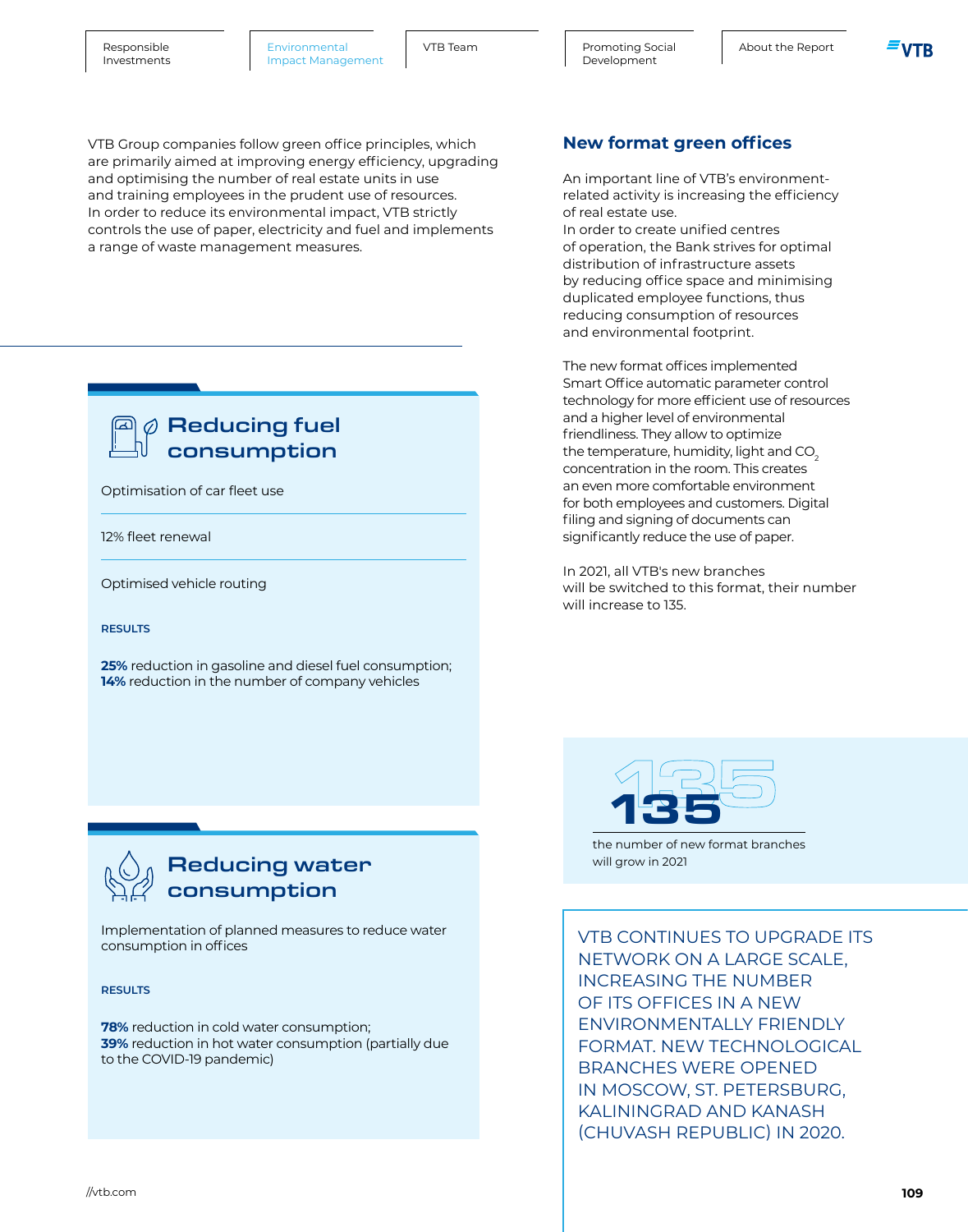#### **Green recycling of electronic waste**

In the course of VTB's digital transformation, we are carrying out a large-scale upgrade of our office infrastructure and data centres. As part of this process, we are decommissioning a large amount of obsolete equipment.

In 2020, VTB, in partnership with Corporation ECOPOLIS JSC, launched the largest project for the environmental recycling of endof-life electronic waste and equipment Servers, uninterruptible power supplies, racks, storage systems and workstations have already been handed over for recycling; VTB plans to hand over ATMs, POSterminals, office and household appliances.

Recycling electronic waste and equipment will yield copper, aluminum, zinc alloys and brass, printed circuit boards, ferrous metals and plastics. Up to 95% of materials and recycled appliances become secondary raw materials.

#### **Paperless document flow**

In 2020, the Bank continued implementing the Paperless Document Flow initiative. The goal of the initiative is to significantly reduce paper consumption and cut costs by following an end-toend approach to document management and storage.

At the end of 2019, VTB launched digital document signing technology and in March 2020 replicated the service across its entire branch network. During customer service, an employee executes a service and generates an electronic document, while the user confirms the transaction and signs all documents with an electronic signature in VTB's mobile app. All signed contracts are stored electronically and are available to the customer in a special *VTB Online* section at any time. Security of the technology is ensured through a range of measures confirming the authorship and invariability of documents signed by the customer, as well as through a reliable system for storing data and electronic documents.

At the end of 2020, the digital document signing service became available for 24 types of transactions, which is more than 50% of all network transactions. As a result, customers executed 4 million contracts in digital paperless format, saving more than 20 million sheets of paper weighing 100 tons and saving about 2 thousand trees.



saved by executing 4 million contracts in a paperless digital format

### Lean practices at VTB Bank

As part of the active application of resource-saving technologies, VTB Bank continues to implement the concept of continuous improvement (Lean). This approach implies company management based on continuous reduction of all types of loss. Lean practices involve each employee in business optimisation, focusing on customers' needs.

In 2020, the Bank implemented a number of initiatives to improve the efficiency of work processes and move away from hard-copy paperwork. In particular, a large-scale programme was launched to transition to paperless document flow not only with the Bank's customers, but also within internal processes. The initiative brings together various projects that increase the efficiency of working procedures and improve environmental performance.

Lean leaders and key experts - participants of Lean-projects are active promoters of Lean principles in order to reduce all types of losses. A number of remote seminars on lean practices methodology and tools were held for them in the reporting period. A total of 56 leaders and key experts were trained at the Bank in order to further promote Lean methodology and tools.

In 2020, the Bank implemented over 40 Lean projects of various levels - from small improvements to significant changes in crossfunctional processes.